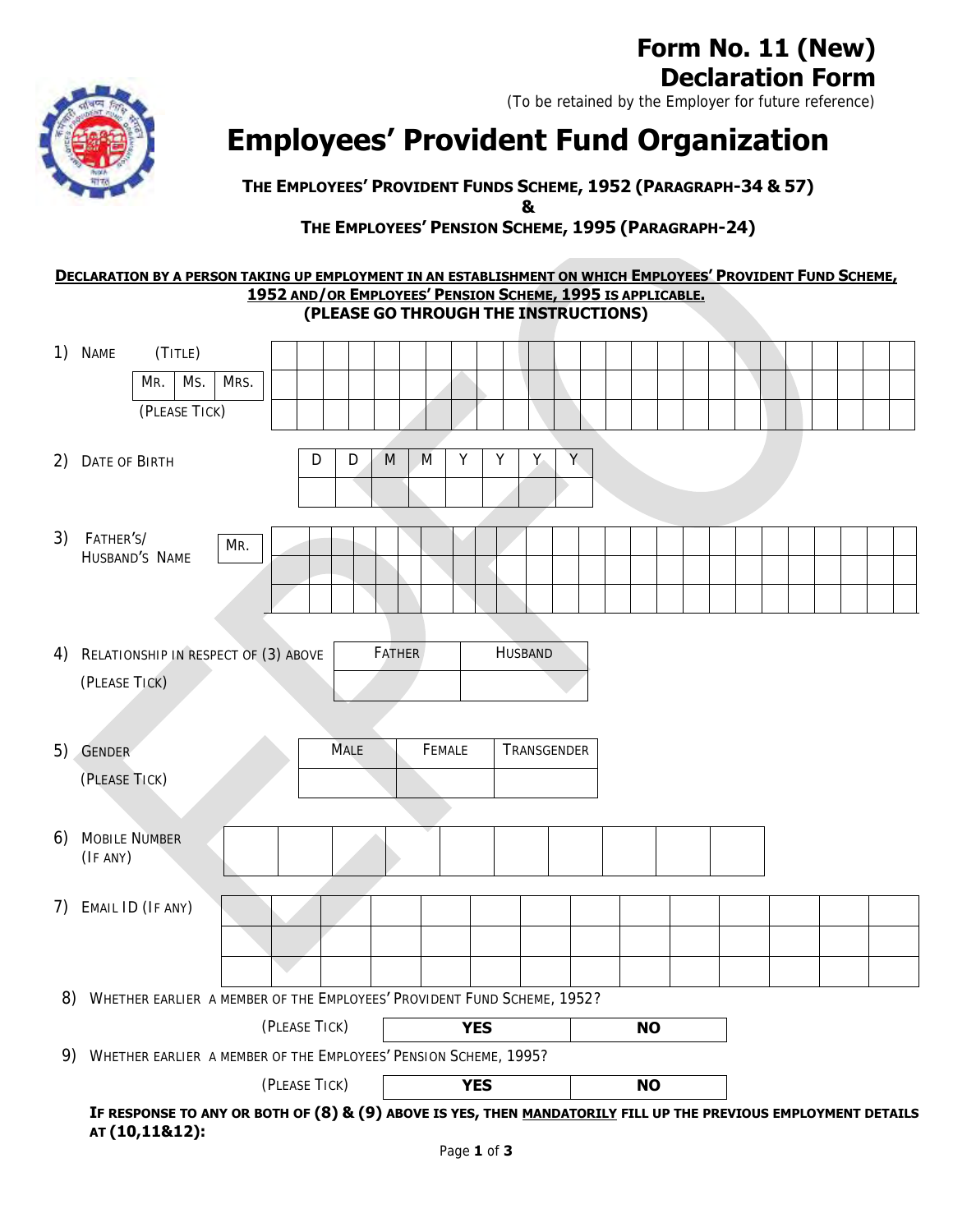|     | <b>A. PREVIOUS EMPLOYMENT DETAILS</b>                                                                                                                                            |                   |   |                       |                  |                                                                  |                     |                         |                 |                           |                         |                       |                            |
|-----|----------------------------------------------------------------------------------------------------------------------------------------------------------------------------------|-------------------|---|-----------------------|------------------|------------------------------------------------------------------|---------------------|-------------------------|-----------------|---------------------------|-------------------------|-----------------------|----------------------------|
|     | 10) THE DETAILS OF THE UNIVERSAL ACCOUNT NUMBER (UAN) OR PREVIOUS PF MEMBER ID:                                                                                                  |                   |   |                       |                  |                                                                  |                     |                         |                 |                           |                         |                       |                            |
|     | <b>UAN</b>                                                                                                                                                                       |                   |   |                       |                  |                                                                  |                     |                         |                 |                           |                         |                       |                            |
|     | <b>OR</b><br><b>PREVIOUS PF MEMBER ID</b>                                                                                                                                        |                   |   | <b>REGION CODE</b>    |                  | <b>OFFICE CODE</b>                                               |                     | <b>ESTABLISHMENT ID</b> |                 |                           | <b>EXTENSION</b>        | <b>ACCOUNT NUMBER</b> |                            |
|     |                                                                                                                                                                                  |                   |   |                       |                  |                                                                  |                     |                         |                 |                           |                         |                       |                            |
|     | 11) DATE OF EXIT FOR PREVIOUS<br>MEMBER ID (DD/MM/YYYY)                                                                                                                          |                   | D | D                     | M                | M                                                                | Υ                   | Υ                       |                 | Υ                         |                         |                       |                            |
| 12) | (A) IF SCHEME CERTIFICATE ISSUED FOR PREVIOUS EMPLOYMENT, THEN SCHEME CERTIFICATE NUMBER:<br>(B) IF PENSION PAYMENT ORDER (PPO) ISSUED FOR PREVIOUS EMPLOYMENT, THEN PPO NUMBER: |                   |   |                       |                  |                                                                  |                     |                         |                 |                           |                         |                       |                            |
|     | <b>B. OTHER DETAILS</b>                                                                                                                                                          |                   |   |                       |                  |                                                                  |                     |                         |                 |                           |                         |                       |                            |
| 13) | <b>INTERNATIONAL WORKER</b><br>(PLEASE TICK)                                                                                                                                     |                   |   | YES                   |                  |                                                                  |                     | <b>No</b>               |                 |                           |                         |                       |                            |
|     | IF THE REPLY TO (13) ABOVE IS YES, THEN ENTER THE DETAILS IN 13(A), 13(B) & 13(C):<br>13(A) COUNTRY OF ORIGIN (Please Tick)<br>INDIA                                             |                   |   |                       |                  | OTHER THAN INDIA (IF YES, PLEASE<br>MENTION NAME OF THE COUNTRY) |                     |                         |                 |                           |                         |                       |                            |
|     | 13(B) PASSPORT NUMBER                                                                                                                                                            |                   |   |                       |                  |                                                                  |                     |                         |                 |                           |                         |                       |                            |
|     | 13(c) PASSPORT VALID FROM                                                                                                                                                        |                   |   | D                     | D                | M<br>M                                                           | Y                   | Y                       | Υ               |                           |                         |                       |                            |
|     |                                                                                                                                                                                  |                   |   |                       |                  |                                                                  |                     |                         |                 |                           |                         |                       |                            |
|     |                                                                                                                                                                                  | To                |   | D                     | $\mathsf{D}$     | M<br>M                                                           | Υ                   | Y<br>Υ                  | Y               |                           |                         |                       |                            |
|     |                                                                                                                                                                                  |                   |   |                       |                  |                                                                  |                     |                         |                 |                           |                         |                       |                            |
|     | 14) EDUCATIONAL<br>QUALIFICATION                                                                                                                                                 | <b>ILLITERATE</b> |   | NON-<br><b>MATRIC</b> |                  | MATRIC                                                           | SENIOR<br>SECONDARY |                         | <b>GRADUATE</b> |                           | Post<br><b>GRADUATE</b> | <b>DOCTOR</b>         | TECHNICAL/<br>PROFESSIONAL |
|     | (PLEASE TICK)                                                                                                                                                                    |                   |   |                       |                  |                                                                  |                     |                         |                 |                           |                         |                       |                            |
|     | 15) MARITAL STATUS<br>(PLEASE TICK)                                                                                                                                              | <b>MARRIED</b>    |   |                       | <b>UNMARRIED</b> |                                                                  |                     | WIDOW/WIDOWER           |                 | <b>DIVORCEE</b>           |                         |                       |                            |
|     | 16) SPECIALLY ABLED                                                                                                                                                              | YES \             |   | <b>No</b>             |                  |                                                                  |                     |                         |                 | IF YES, TICK THE CATEGORY |                         |                       |                            |
|     | (PLEASE TICK)                                                                                                                                                                    |                   |   |                       |                  |                                                                  | LOCOMOTIVE          |                         |                 | VISUAL                    |                         | <b>HEARING</b>        |                            |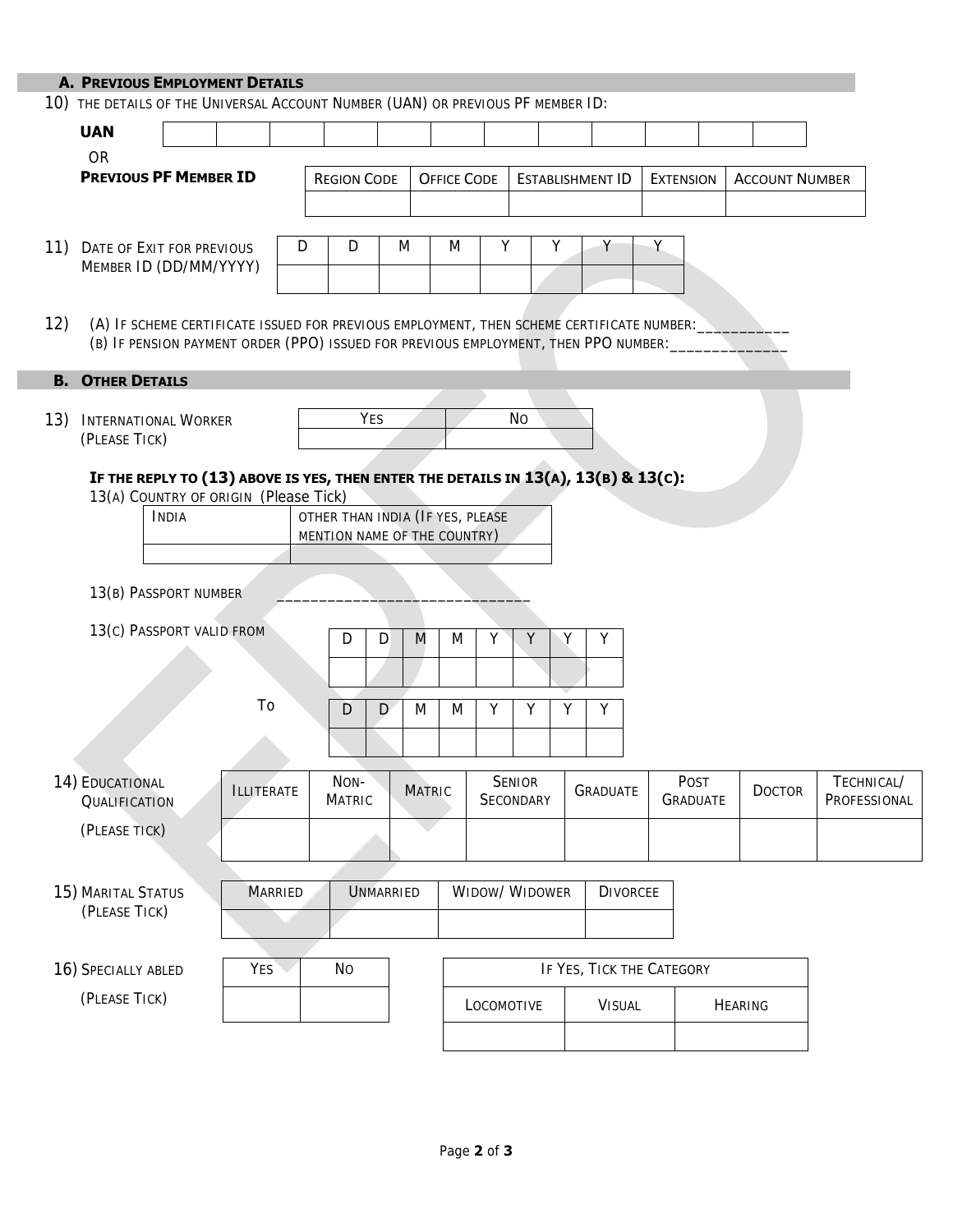17) KYC DETAILS

| <b>KYC DOCUMENT TYPE</b>                                                                             | NAME AS ON KYC DOCUMENT                                                                            | <b>NUMBER</b> | REMARKS, IF ANY    |  |  |  |  |  |  |
|------------------------------------------------------------------------------------------------------|----------------------------------------------------------------------------------------------------|---------------|--------------------|--|--|--|--|--|--|
| BANK ACCOUNT-1*                                                                                      |                                                                                                    |               | <b>IFSC CODE*</b>  |  |  |  |  |  |  |
| NPR/AADHAAR                                                                                          |                                                                                                    |               |                    |  |  |  |  |  |  |
| PERMANENT ACCOUNT                                                                                    |                                                                                                    |               |                    |  |  |  |  |  |  |
| NUMBER (PAN)                                                                                         |                                                                                                    |               |                    |  |  |  |  |  |  |
| PASSPORT                                                                                             |                                                                                                    |               | <b>EXPIRY DATE</b> |  |  |  |  |  |  |
| <b>DRIVING LICENCE</b>                                                                               |                                                                                                    |               | <b>EXPIRY DATE</b> |  |  |  |  |  |  |
| <b>FLECTION CARD</b>                                                                                 |                                                                                                    |               |                    |  |  |  |  |  |  |
| RATION CARD                                                                                          |                                                                                                    |               |                    |  |  |  |  |  |  |
| <b>ESIC CARD</b>                                                                                     |                                                                                                    |               |                    |  |  |  |  |  |  |
| * Mandatory Field (NOTE: BANK ACCOUNT NUMBER (ALONG WITH IFSC CODE) IS MANDATORY. YOU                |                                                                                                    |               |                    |  |  |  |  |  |  |
| ARE HOWEVER ADVISED TO PROVIDE ALL KYC DOCUMENTS AVAILABLE WITH YOU IN ADDITION TO MANDATORY KYCS TO |                                                                                                    |               |                    |  |  |  |  |  |  |
|                                                                                                      | AVAIL BETTER SERVICES. SELF-ATTESTED PHOTOCOPIES OF THE DOCUMENTS MUST BE ATTACHED WITH THIS FORM. |               |                    |  |  |  |  |  |  |

#### **C. UNDERTAKING:**

- **A. I CERTIFY THAT ALL THE INFORMATION GIVEN ABOVE IS TRUE TO THE BEST OF MY KNOWLEDGE AND BELIEF.**
- **B. IN CASE, EARLIER A MEMBER OF EPF SCHEME, 1952 AND/OR EPS, 1995**,
	- **(I) I HAVE ENSURED THE CORRECTNESS OF MY UAN/ PREVIOUS PF MEMBER ID.**
	- **(II) THIS MAY ALSO BE TREATED AS MY REQUEST FOR TRANSFER OF FUNDS AND SERVICE DETAILS IF APPLICABLE FROM THE PREVIOUS ACCOUNT AS DECLARED ABOVE TO THE PRESENT P.F. ACCOUNT. (THE TRANSFER WOULD BE POSSIBLE ONLY IF THE IDENTIFIED KYC DETAILS APPROVED BY PREVIOUS EMPLOYER HAS BEEN VERIFIED BY PRESENT EMPLOYER USING HIS DIGITAL SIGNATURE CERTIFICATE).**
	- **(III) I AM AWARE THAT I CAN SUBMIT MY NOMINATION FORM THROUGH UAN BASED MEMBER PORTAL.**

### **DATE:**

#### **PLACE: SIGNATURE OF MEMBER**

## **DECLARATION BY PRESENT EMPLOYER**

- A. THE MEMBER **Mr./Ms./Mrs.** …………………………………… HAS JOINED ON ……………………… AND HAS BEEN ALLOTTED PF MEMBER ID …………………………………………...
- B. IN CASE THE PERSON WAS EARLIER NOT A MEMBER OF EPF SCHEME, 1952 AND EPS, 1995:
	- **(POST ALLOTMENT OF UAN)** THE UAN ALLOTTED FOR THE MEMBER IS …………………………

#### **PLEASE TICK THE APPROPRIATE OPTION:**

- THE KYC DETAILS OF THE ABOVE MEMBER IN THE UAN DATABASE
- □ HAVE NOT BEEN UPLOADED
- □ HAVE BEEN UPLOADED BUT NOT APPROVED
- □ HAVE BEEN UPLOADED AND APPROVED WITH DSC
- C. IN CASE THE PERSON WAS EARLIER A MEMBER OF EPF SCHEME, 1952 AND EPS, 1995:
	- THE ABOVE MEMBER ID OF THE MEMBER AS MENTIONED IN (A) ABOVE HAS BEEN TAGGED WITH HIS/HER UAN/PREVIOUS MEMBER ID AS DECLARED BY MEMBER.
		- **PLEASE TICK THE APPROPRIATE OPTION:-** 
			- □ THE KYC DETAILS OF THE ABOVE MEMBER IN THE UAN DATABASE HAVE BEEN APPROVED WITH DIGITAL SIGNATURE CERTIFICATE AND TRANSFER REQUEST HAS BEEN GENERATED ON PORTAL.
			- □ AS THE DSC OF ESTABLISHMENT ARE NOT REGISTERED WITH EPFO, THE MEMBER HAS BEEN INFORMED TO FILE PHYSICAL CLAIM (FORM-13) FOR TRANSFER OF FUNDS FROM HIS PREVIOUS ESTABLISHMENT.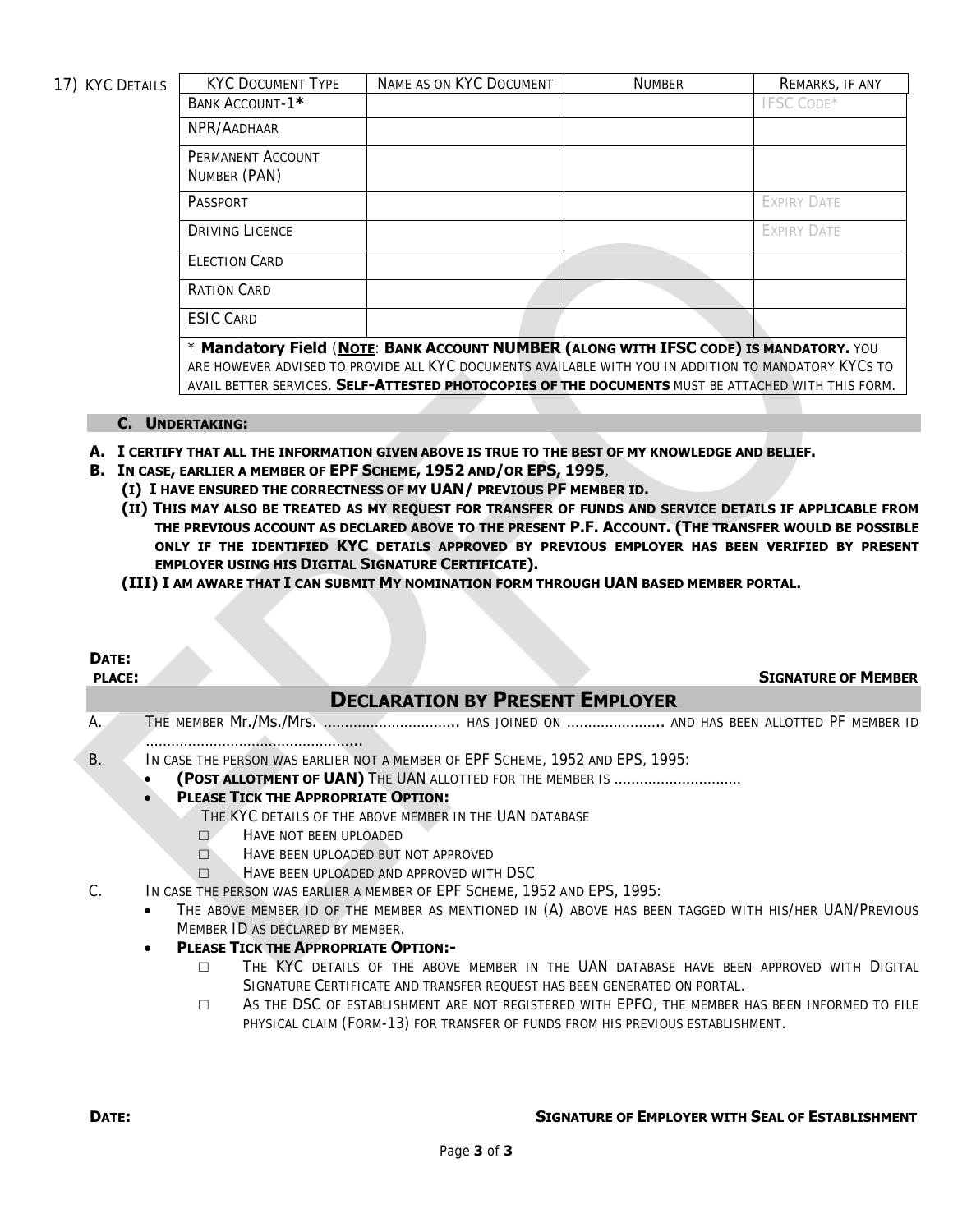## Instructions for filling up Declaration Form

- a. Form to be filled in the language of the form.
- b. Each box, wherever provided, should contain only one character (alphabet /number /punctuation sign) leaving a blank box after each word.
- c. The item-wise instructions to fill up the form are as follow:
	- 1. Please tick the Title (Mr/Ms/Mrs) and write full name in the form in Item No 1. It is reiterated that each box should contain only one character leaving a blank box after each word. It may please be noted that the Title (Mr/Ms/Mrs) should not be entered again in the boxes provided to write full name.
	- 2. Please provide Date of Birth in the form (DD/MM/YYYY) in Item No 2.
	- 3. Please provide Father's / Husband's Name in full in the form in Item No 3. It may please be noted that the Title (Mr/Sh.) should not be entered again in the boxes provided to write full name.
	- 4. Please tick the relevant box in item no 4 based on Item no 3. Tell the relationship i.e. Father or Husband.
	- 5. Please Tick the relevant Box in Item No 5.
	- 6. Please provide your mobile number on which formal communication can be established and necessary information can be provided through S.M.S to the member in Item No 6.
	- 7. Please provide e-mail id on which formal communication can be established and necessary information can be provided through e-mails to the member in Item No 7.
	- 8. Please tick 'YES' if you have previous membership of the Employees' Provident Fund Scheme, 1952 otherwise 'NO' in Item No 8, which is a mandatory field.
	- 9. Please tick 'YES' if you have previous membership of the Employees' Pension Scheme, 1995 otherwise 'NO' in Item No 9, which is a mandatory field. If you have ticked 'YES' in any or both of  $(8)$  &  $(9)$  above, please follow points 10, 11, & 12 to fill up the previous employment details at Item Numbers 10,11 &12, otherwise follow 13 onwards. This is very important and should be entered with utmost care as a number of services including tagging of various member IDs with UAN and its portability are dependent on these details.
	- 10. Please fill Universal Account Number (UAN) Or Previous employment P.F. member 1D in Item No (10).
		- . UAN is 12 digit number which has been allotted by EPFO and provided to the EPF member through employer. To check whether you have been allotted UAN against